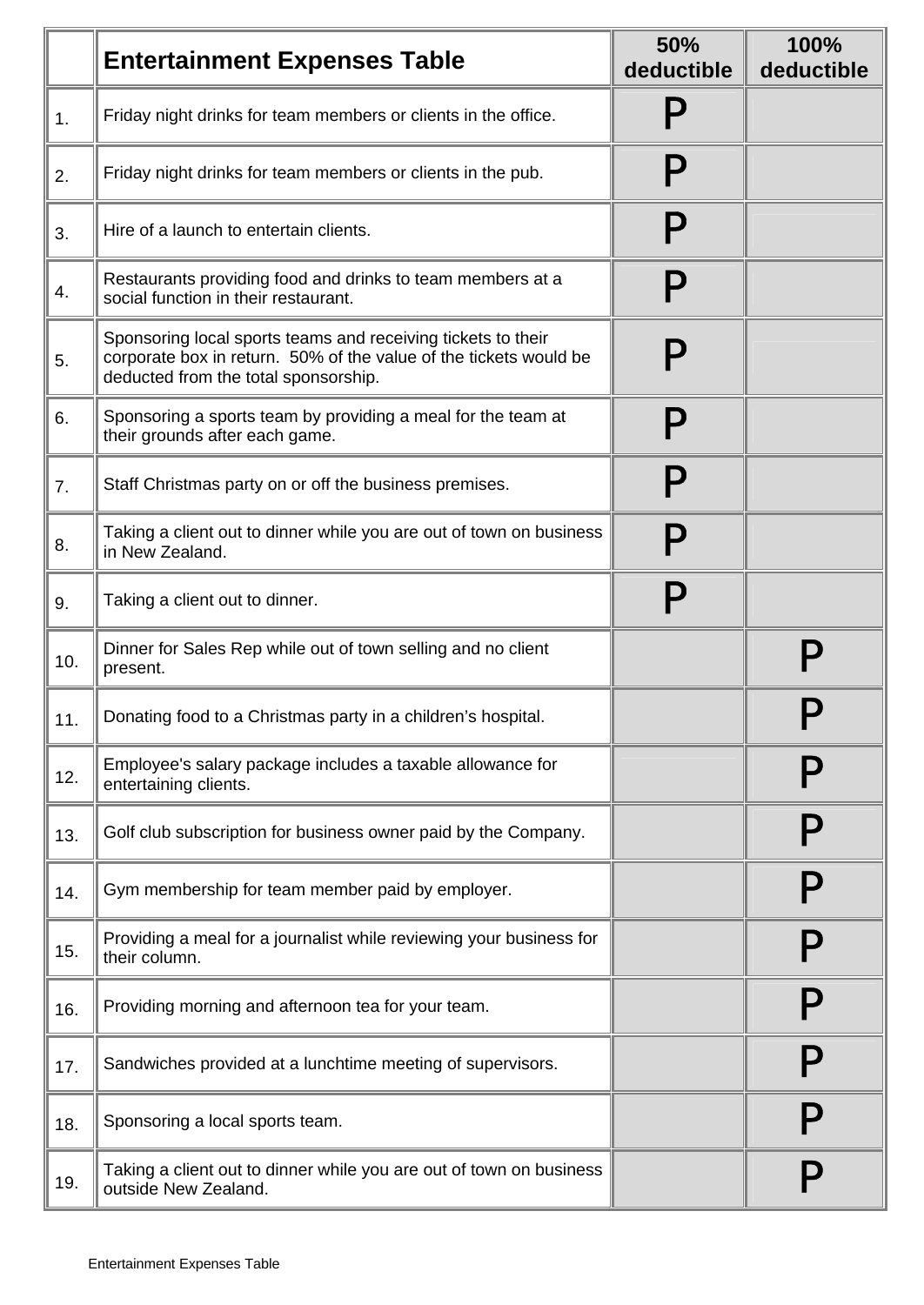# **Entertainment Expenses and their Income tax and GST Treatment**

# **General Rule**

If you provide entertainment for your team, clients or any other business contact, some of your business entertainment expenses are tax deductible.

# **Fully Deductible Expenses**

The following is a list of the entertainment expenses that are fully deductible:

#### **1. Meals while travelling on business**

The cost of a meal while travelling on business is fully deductible as long as there are no business contacts present.

# **2. Conferences**

The cost of food and drink at a conference or business course, which continues for four hours or more, is fully deductible.

# **3. Meal allowances**

A tax-free meal allowance paid by an employer to an employee working overtime is fully deductible.

#### **4. Executive dining facilities**

The cost of a light meal provided to employees in an area reserved for senior management is fully deductible when the meal is provided during the course of the employees' normal duties.

#### **5. Morning and afternoon teas**

Morning and afternoon teas in an executive dining facility or at a conference are fully deductible.

#### **6. Promotions open to the public and trade display**

Entertainment provided by a business as part of a function open to the public, or at trade displays to advertise the business, are fully deductible.

For example: The costs of crockery/glassware hire, food, room hire, equipment

#### **7. Off-shore entertainment**

Entertainment enjoyed outside New Zealand is fully deductible.

#### **8. Monetary sponsorship**

The cost of sponsoring entertainment is fully deductible where the sponsorship is principally for promotion or advertising to the public.

#### **9. Entertainment provided for market value**

Providing entertainment for market value is fully deductible.

For example: the cost incurred by a restaurant in providing meals to patrons.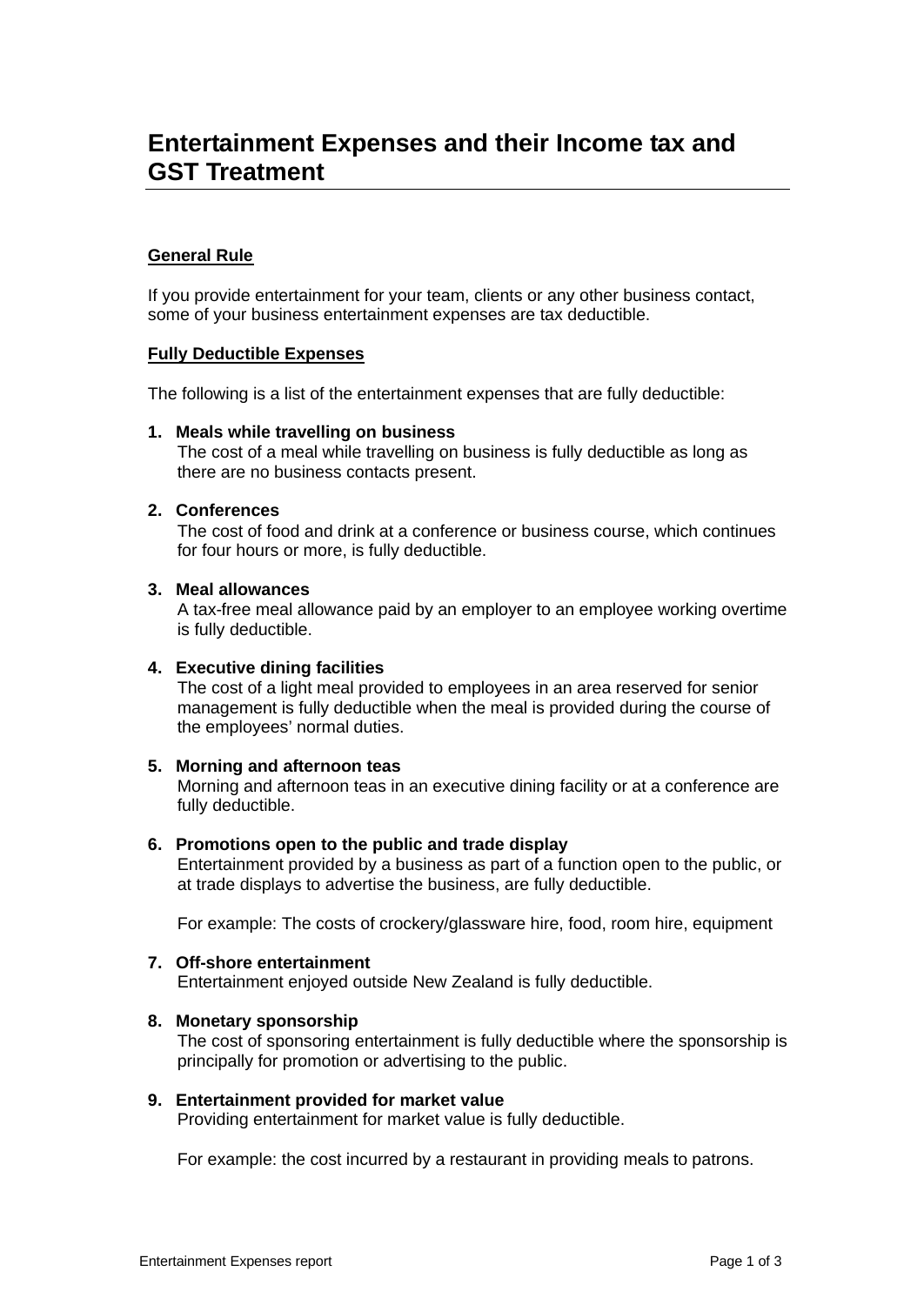# **10. Samples**

The cost of providing samples for advertising or promotional purposes is fully deductible.

#### **11. Charitable entertainment**

Entertainment provided to members of the public for charitable purposes is fully deductible.

For example: A business donates food to a Christmas party in a children's hospital.

# **12. Reviewers**

The cost of providing entertainment to a person to review your business for a paper, magazine, book or other medium, is fully deductible.

#### **13. Licensed premises operators**

Costs incurred by a licensed premises operator in providing a special offer are fully deductible.

For example: Happy hour of cheap drinks or two-for-one price meals.

# **50% deductible Entertainment Expenses**

The following is a list of the four types of entertainment where deductibility is limited to 50%:

- The cost of corporate boxes, corporate marques or tents
- The cost of accommodation in a holiday home or time-share apartment
- The cost of hiring a pleasure craft
- The cost of food and beverages enjoyed in any of the three locations listed above, or food and beverages enjoyed on/off the business premises for a social event

#### **Goods and services tax (GST)**

You can claim the full GST portion on all entertainment expenses you have incurred throughout the year. If the entertainment expenses are only 50% deductible, you need to make an adjustment once a year for the 50% non-deductible portion.

The GST adjustment is one-ninth of the non-deductible entertainment expenses, exclusive of GST. This needs to be returned in the GST return in the period your income tax return is filed or due to be filed.

Many clients find it easier to claim the correct portion as they go, throughout the year.